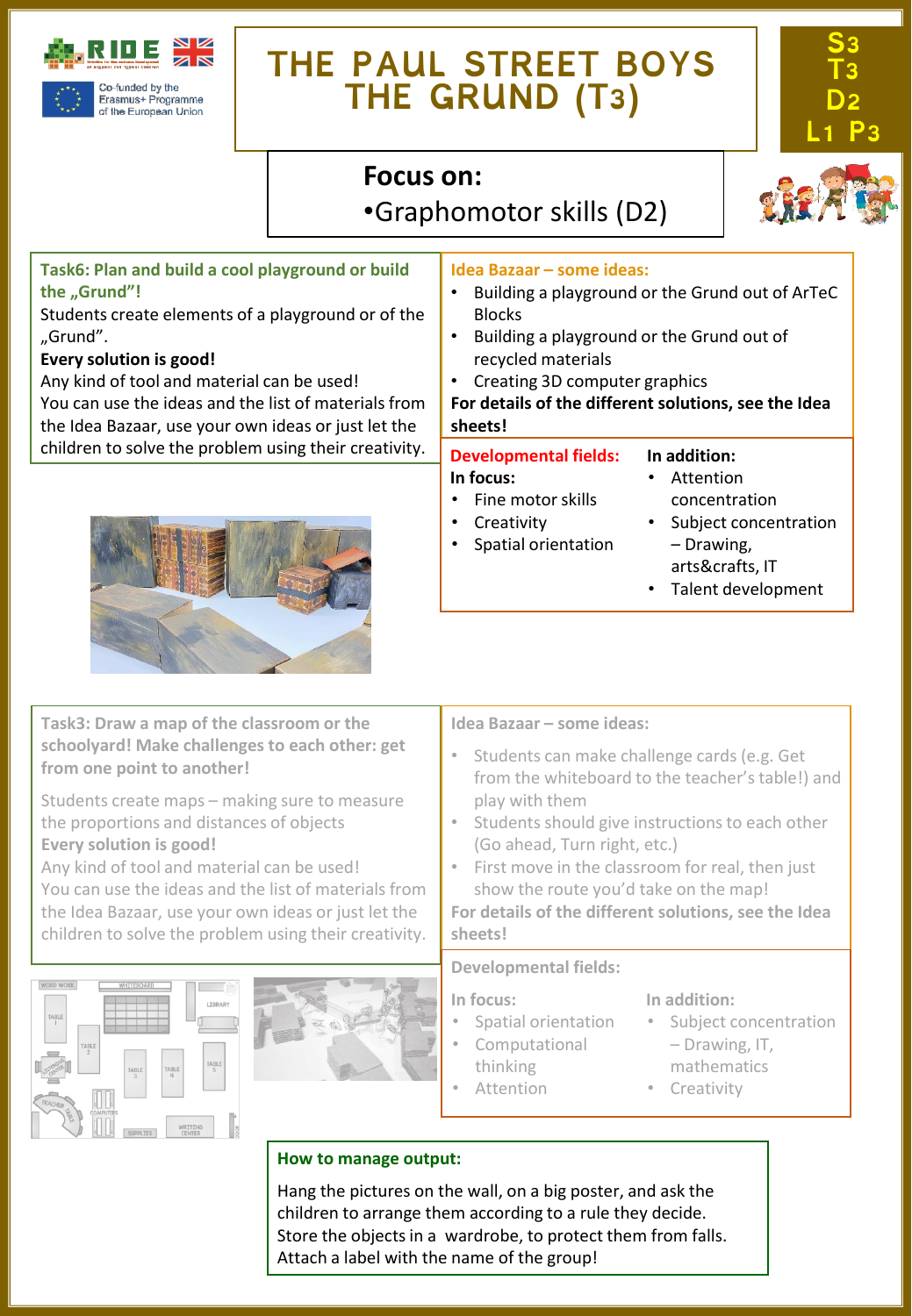

of the European Union

# **THE PAUL STREET BOYS THE GRUND (T3)**





### **Focus on:**

•Graphomotor skills (D2)

# **Goals of the lesson:**

- •text comprehension
- •problem solving
- •decision making
- •organizing group work

The grund was a vacant lot on the corner of Paul Street and Maria Street. For the Paul Street Boys, who lived on narrow streets<br>among rows of tall houses, this little lot spelled freedom and boundlessness.<br>Its fence ran al

which rendered this grund most attractive, magnificent.<br>Here, it should be noted, it was adjoined by another spacious site. This was under lease to a saw mill concern, and the lot was thickly<br>Here, it should be noted, it w

sound. Directly under the eaves was a small window and out of this window extended a wooden trough. As the van stopped near the<br>window, out of the trough there suddenly began to dribble a mass of kindling wood; it fairly p

#### **Main features and interactions of the characters How to use the character card:** Character Features Interactions Each student fills in his/her own Character card: • writes the name of the character The sawmill  $\vert$  Puffs - issues Pieces of wood are • their features, movements, reactions, etc. smoke poured into the van • collects the elements of the environment, other Extends a trough When the driver of the Cuts wood van gives a signal, the accessories, things to be built Sawmill sawmill stops • thinks over the phases, tools and Van materials of the robot's building The van Rolls Rolls up to the sawmill The driver shouts Leaves when it is full Puff **Students can use more pieces** Extend the trough **of each part of the Character Suggestions** Pour pieces of **card if needed! The Grund** wood • Discuss the importance of the Grund to Roll to the sawmill the boys Give signal • Collect and depict the the sights and Leave the sawmill buildings of the Grund • Build a model of the Grund The Grund Your nam **The sawmill** Stacks of wood – **Build** • Discuss the usage of kindling wood maze • Discuss the different types of heating Grapevine covering and fuel – focusing on historical eras, Your name the walls of the Be attentive, your robot should be ole to: geographical and social differences, sawmill environmental protection Pieces of wood • Understand how the sawmill works – The main actions of have the students draw plans, Your name the story flowcharts There also should be: Divide the text **Suggested materials** segment into • ArTeC robot and Blocks (at least the 112 pieces pcs set) Your name Make a list about • Cardboard, boxes, recycled materials, Think over: things needed other building sets Media files needed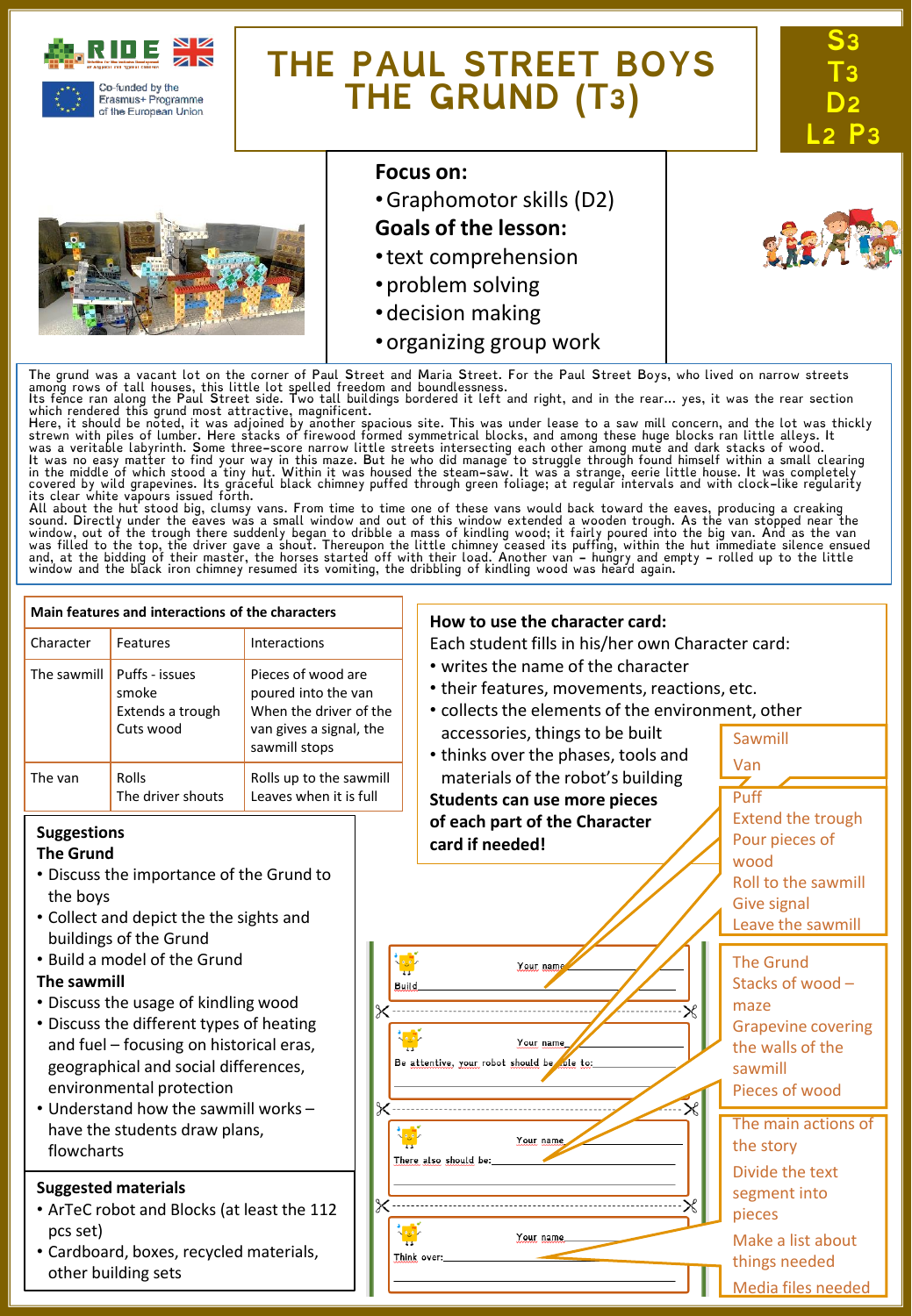

Erasmus+ Programme of the European Union

# **THE PAUL STREET BOYS THE GRUND (T3)**

#### **Suggested materials**

- ArTeC Blocks (at least the 112 pcs set) and ArTeC robotics set (1 or 2 Studuino motherboards, 3 DC motors, wheels, small gears, 2 servo motors, 4 Touch sensors, 1 IR Photoreflector, 1 Sound sensor, 1 Accelerometer, 4 LEDs)
- Photos, videos about sawmills
- Flowchart of a sawmill's operation
- Mindmap or Chart draft , Storyline
- Character cards and Robotic task card template
- Pencil

**Trough** Ramp

Pieces of wood Tossing arm Wheels

Build a robot that can move it's Use actuators and sensors for building "Senses" are green<br>"Actions" are blue<br>Chace the hovest parts!

国王国史区

 $\bullet$ 

Use the I

Your ni

 $\mathbf{E}$ 

Corner for robotic

ing materials

### **How to fill in the Robotic card?**

- Choose robot's "activity" and its programming complexity according to the Character task card, the developmental aim and the programming level that fits the child's skills.
- More Robotic cards can be filled in if needed (for clarification or for differentiation).

#### **Focus** on:

- •Graphomotor skills (D2) **Goals of the lesson:**
- •fine motor skills,
- •problem solving,
- •decision making,
- •life skills

## **Suggestions**

#### **Sawmill**

- Understand how the sawmill works have the students draw plans, flowcharts
- Build a simple modell of the sawmill with movable parts from ArTeC Blocks

#### **Van**

- Collect possibilities for moving and directing the van
- Collect possibilities for detecting that the van arrived to the sawmill and that the van is full and can leave

#### **Related topics in the Technical corner**

- Programming DC motor
	- Winding the motor a number of times(2.a, 2.b)
	- Winding the motor until the sensor detects change (4.b, 4.c)
- Programming servo motor
	- Moving the arm to a given angle (3.a)
- Testing and programming Touch sensor (4.a, 4.b, 4.c)
	- Remote control for the robot made of 4 Touch sensors(4.d)
- Testing and programming IR Photoreflector (7.a, 7.c, 7.e)

The trough, the tossing arm and the

ramp move automatically. The sawmill begins to work when the driver of the van shouts Van controlled by a remote controller

- Using an IR Photoreflector for detecting an object (7.d, 7.e)
- Testing and programming Sound sensor (9.a)
	- Activating the robot with sound (9.b)
- Using LED (5.a)

The trough and the tossing arm moves automatically

Van rolls up to the sawmill automatically

- Blinking (5.b)
- Robot controller made of Accelerometer (4.e)

Sawmill with mechanical tossing mechanism

Van rolls up to the sawmill automatically

PROG1 PROG2 PROG3 PROG4



**S3** 

**T3 D2** 

**L3-4** 

The trough, the tossing arm and the ramp move automatically. The sawmill begins to work when the van stops under the ramp Van controlled by a remote controller